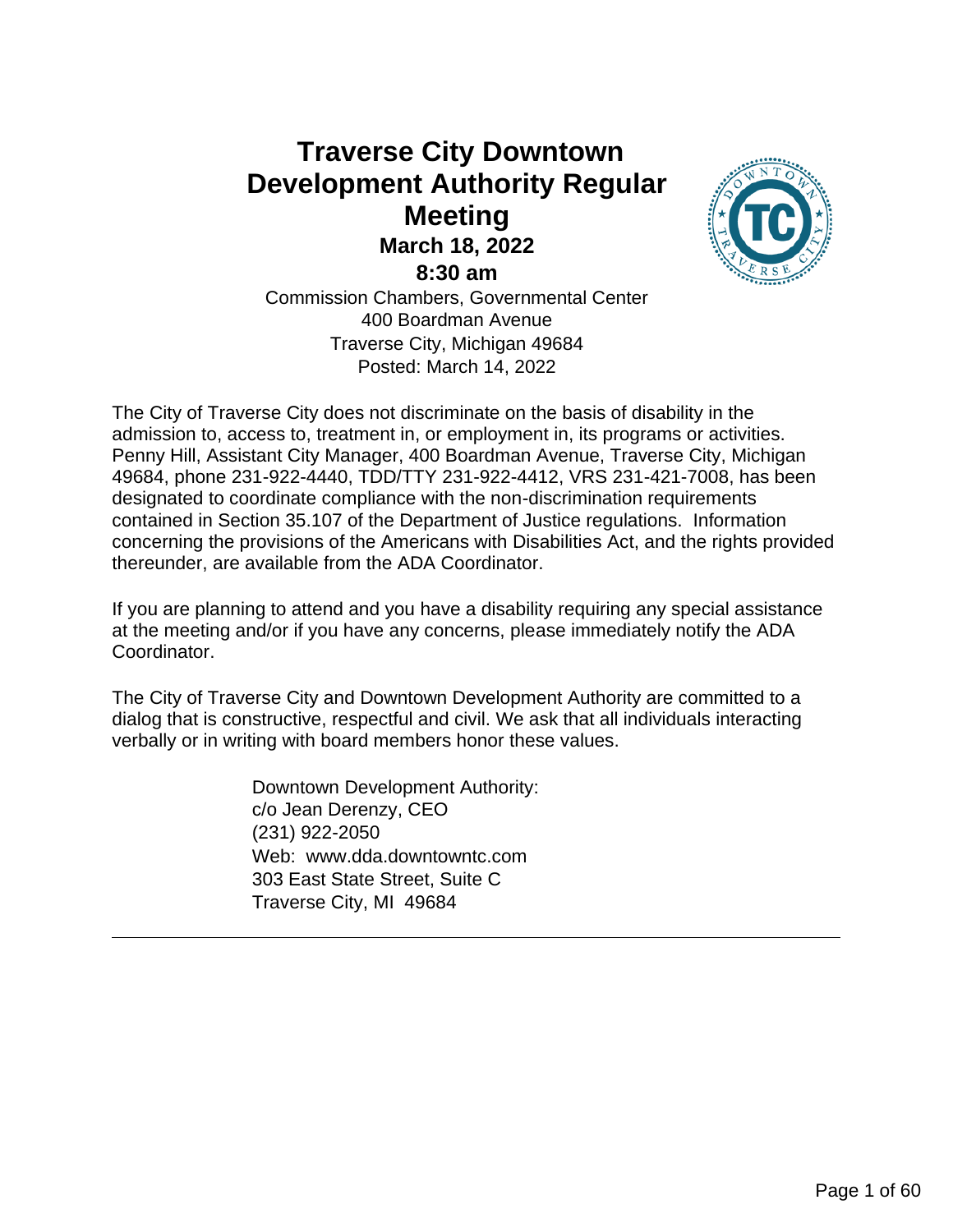## **Welcome to the Traverse City Downtown Development Authority meeting**

# **Agenda**

Page

#### **1. CALL TO ORDER**

#### **2. ROLL CALL**

#### **3. REVIEW AND APPROVAL OF AGENDA**

A.

Consideration of approving the agenda as presented.

#### **4. CONSENT CALENDAR**

*The purpose of the consent calendar is to expedite business by grouping non-controversial items together to be dealt with by one DDA Board motion without discussion. Any member of the DDA Board, staff or the public may ask that any item on the consent calendar be removed therefrom and placed elsewhere on the agenda for individual consideration by the DDA Board; and such requests will be automatically respected. If an item is not removed from the consent calendar, the action noted in parentheses on the agenda is approved by a single DDA Board action adopting the consent calendar.*

A.

B.

5 -

10

Consideration of approving the minutes of the February 18, 2022 Downtown Development Authority Board of Directors meeting (Approval recommended) (Jean Derenzy) Downtown Development Authority Regular Meeting - 18 Feb 2022 - Minutes - Pdf

> $11 -$ 19

Consideration of approving Financial Reports and disbursements for DDA, TIF 97, Old Town TIF, Parking and Arts Commission for February 2022 (approval recommended) (Jean Derenzy, Harry Burkholder, Nicole VanNess)

DDA General, TIF 97 & Old Town TIF February 2022 Financials - PDF TC Parking Services Feb 2022 Financials - PDF TC Arts Commission Feb 2022 Financials - PDF

 $C.$  21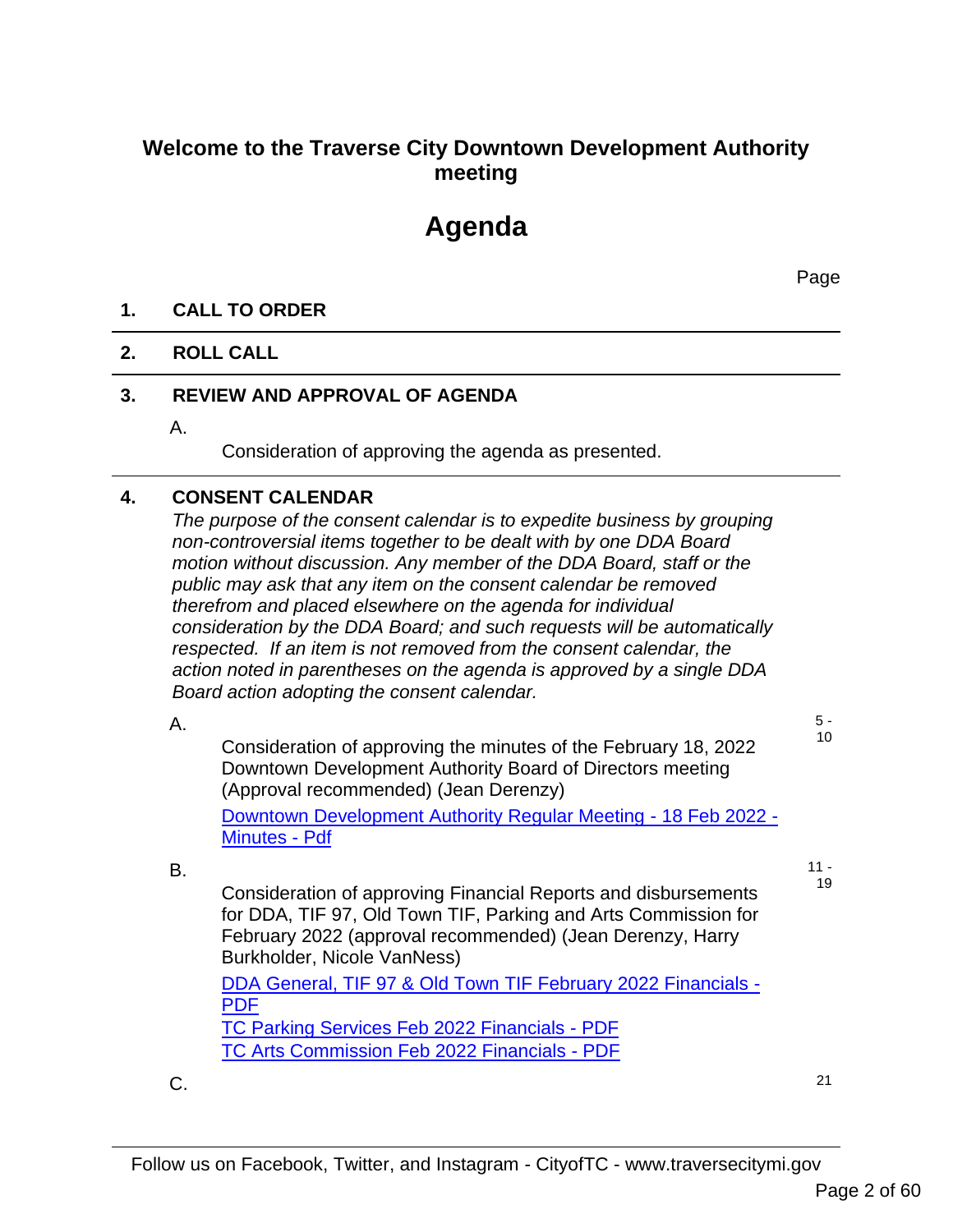|    |                     | <b>Destination Downtown Waive Participation Fees (Approval</b><br>Recommended) (Jean Derenzy, Nicole VanNess) |        |  |
|----|---------------------|---------------------------------------------------------------------------------------------------------------|--------|--|
|    |                     | <b>Destination Downtown Waive Participation Fees Memo (Jean</b>                                               |        |  |
|    |                     | Derenzy, Nicole VanNess) - PDF                                                                                |        |  |
|    | D.                  |                                                                                                               | 23     |  |
|    |                     | Change order JE Johnson Old Town Boilers (Approval<br>Recommended) (Jean Derenzy, Nicole VanNess)             |        |  |
|    |                     | Change Order JE Johnson Old Town Boilers (Jean Derenzy, Nicole<br>VanNess) - PDF                              |        |  |
| 5. |                     | <b>ITEMS REMOVED FROM CONSENT CALENDAR</b>                                                                    |        |  |
| 6. |                     | <b>NEW BUSINESS</b>                                                                                           |        |  |
|    | Α.                  |                                                                                                               | $25 -$ |  |
|    |                     | Preliminary 2022/2023 DDA General, TIF 97 and Old Town TIF<br><b>Budgets (Jean Derenzy)</b>                   | 26     |  |
|    |                     | Preliminary Budget Memo (Jean Derenzy) - PDF                                                                  |        |  |
| 7. | <b>OLD BUSINESS</b> |                                                                                                               |        |  |
|    | Α.                  |                                                                                                               | $27 -$ |  |
|    |                     | Lot L Agreement Amendment (Approval Recommended) (Jean<br>Derenzy, Nicole VanNess)                            | 33     |  |
|    |                     | Parking Lot L Lease Amendment Memo (Jean Derenzy, Nicole<br>VanNess) - PDF                                    |        |  |
|    |                     | Parking Lot L Lease Amendment Ordinance - PDF<br>Parking Lot L Lease Amendment Map - PDF                      |        |  |
|    | Β.                  |                                                                                                               | $35 -$ |  |
|    |                     | Amendment to Parking Management Agreement (Approval<br>Recommended) (Jean Derenzy)                            | 38     |  |
|    |                     | Parking Management Agreement Memo (Jean Derenzy) - PDF<br><b>Amending Cost - PDF</b>                          |        |  |
|    | C.                  |                                                                                                               | $39 -$ |  |
|    |                     | North Union Street Resolution (Approval Recommended) (Jean<br>Derenzy)                                        | 42     |  |
|    |                     | North Union Street Bridge Resolution (Jean Derenzy) - PDF<br>2017 Critical Bridge Resolution - PDF            |        |  |
| 8. |                     | <b>CEO REPORT</b>                                                                                             |        |  |
|    | Α.                  |                                                                                                               | $43 -$ |  |
|    |                     | Project Updates (Jean Derenzy)                                                                                | 46     |  |
|    |                     | Project Updates (Jean Derenzy) - PDF                                                                          |        |  |